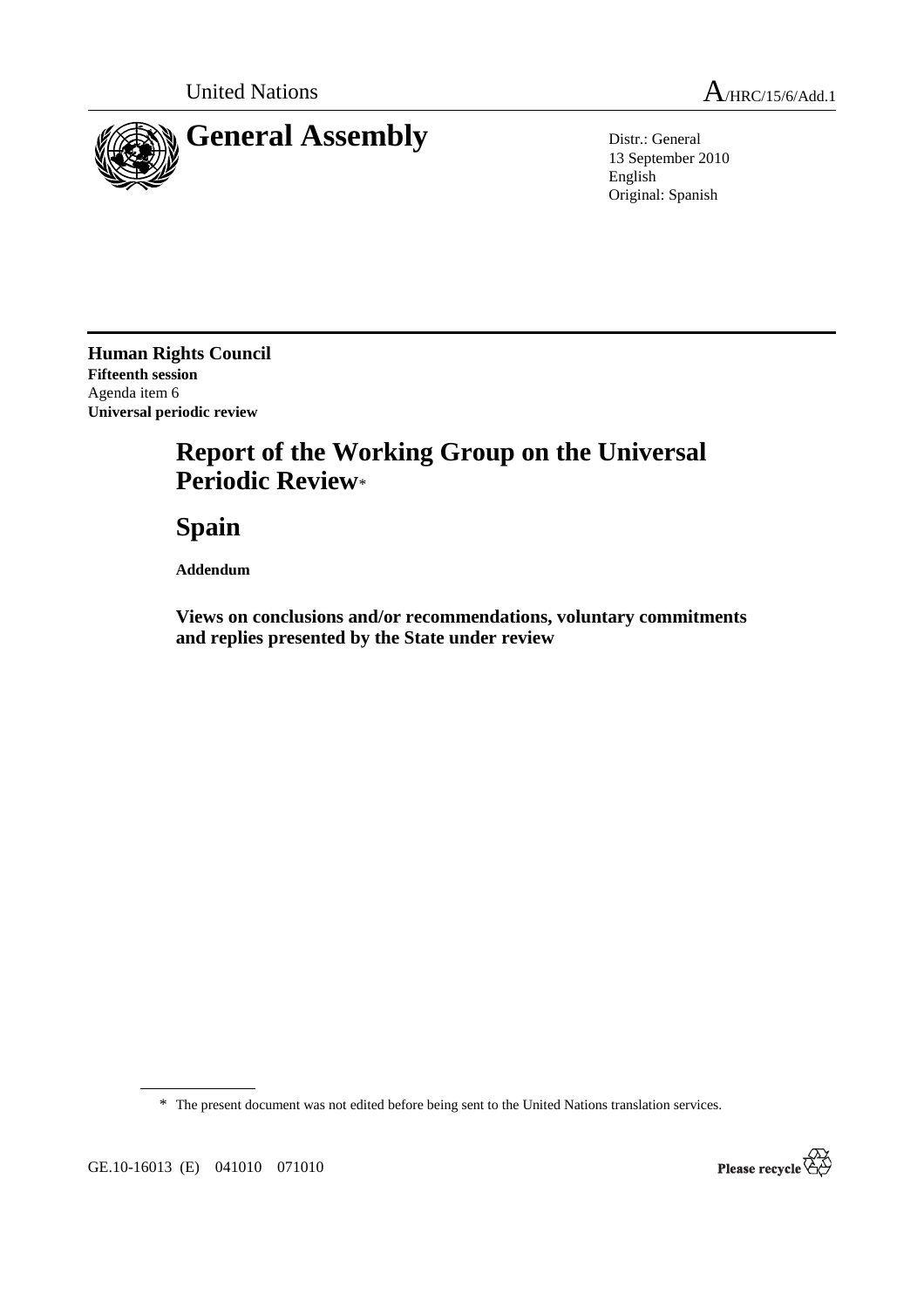# **Replies to the questions submitted to Spain in the course of the universal periodic review**

### **A. Recommendations/conclusions set aside for subsequent consideration (paragraph 86 of document A/HRC/WG.6/8/L.5)**

#### **Recommendations/conclusions Nos. 1–12. Rejected**

1. The rights established in this Convention<sup>1</sup> are set forth in general terms, albeit not in full detail, in a number of universal human rights instruments to which Spain is already a party, as well as in various European treaties.<sup>2</sup> To date, only 42 States have ratified this Convention, and none of the member States of the European Union has done so (largely because the European Union takes the view that its position was not considered when the Convention was drafted and when it was adopted by the General Assembly).

2. In addition, under the domestic legal system, ample protection for the rights of migrants is provided in the Spanish Constitution, in Organization Act No. 4/2000 of 11 January, on the rights and freedoms of aliens in Spain and their social integration, and in its implementing regulations, especially since the most recent amendment (Organization Act No. 2/2009 of 11 December).<sup>3</sup>

#### **Recommendation/conclusion No. 13. Accepted**

3. The Spanish Government signed the International Convention for the Protection of All Persons from Enforced Disappearance on 27 September 2007 and ratified it on 29 September 2009. In October 2010, the Ministry of Foreign Affairs and Cooperation embarked upon an initiative with a view to exercising the option provided for in articles 31 and 32 of the Convention as quickly as possible. $4$ 

 $<sup>1</sup>$  La Convención Internacional sobre la protección de los derechos de todos los trabajadores migrantes y sus familias</sup> fue adoptada en 1990, es decir, hace casi veinte años, en circunstancias muy diferentes a las actuales, y no entró en vigor hasta el 23 de abril de 2003, cuando alcanzó la 20 ratificación.

<sup>2</sup> De esta forma, cabe señalar, entre otros instrumentos jurídicos, la Declaración Universal de Derechos Humanos, el Pacto Internacional de Derechos civiles y políticos, el Pacto Internacional de Derechos económicos, sociales y culturales y la Convención de derechos del niño. En el ámbito regional, el Convenio Europeo para la protección de los derechos humanos y las libertades fundamentales, la Carta Social europea, el Convenio europeo relativo al estatuto jurídico del trabajador migrante y los Convenios y recomendaciones elaborados en el seno de la Organización Internacional del Trabajo (Convenio número 97 sobre los trabajadores migrantes).

<sup>3</sup> Muchos de los llamados derechos económicos, sociales y culturales están reconocidos en España para todas las personas, con independencia de su situación regular o irregular, como la atención médica de urgencia o el acceso a la educación, por lo que la protección de los derechos de los trabajadores migrantes y sus familias ya estaría plenamente garantizada en España.

<sup>4</sup> El Estado español siempre se ha mostrado favorable a otorgar competencias a los órganos de control establecidos en virtud de instrumentos convencionales similares: Este es el caso del Pacto Internacional de Derechos Civiles y Políticos cuyo Protocolo Facultativo primero prevé la competencia del Comité de Derechos Humanos, la Convención para la Eliminación de la Discriminación contra la Mujer y su Protocolo Facultativo que regula la competencia del Comité CEDAW para supervisar el cumplimiento de la Convención, la Convención de los Derechos de las Personas con Discapacidad cuyo Protocolo Facultativo regula la Competencia del Comité de Derechos de las Personas con Discapacidad o el Pacto Internacional de Derechos Económicos, Sociales y Culturales cuyo Protocolo Facultativo España también ha firmado en la pasada ceremonia de Tratados etc.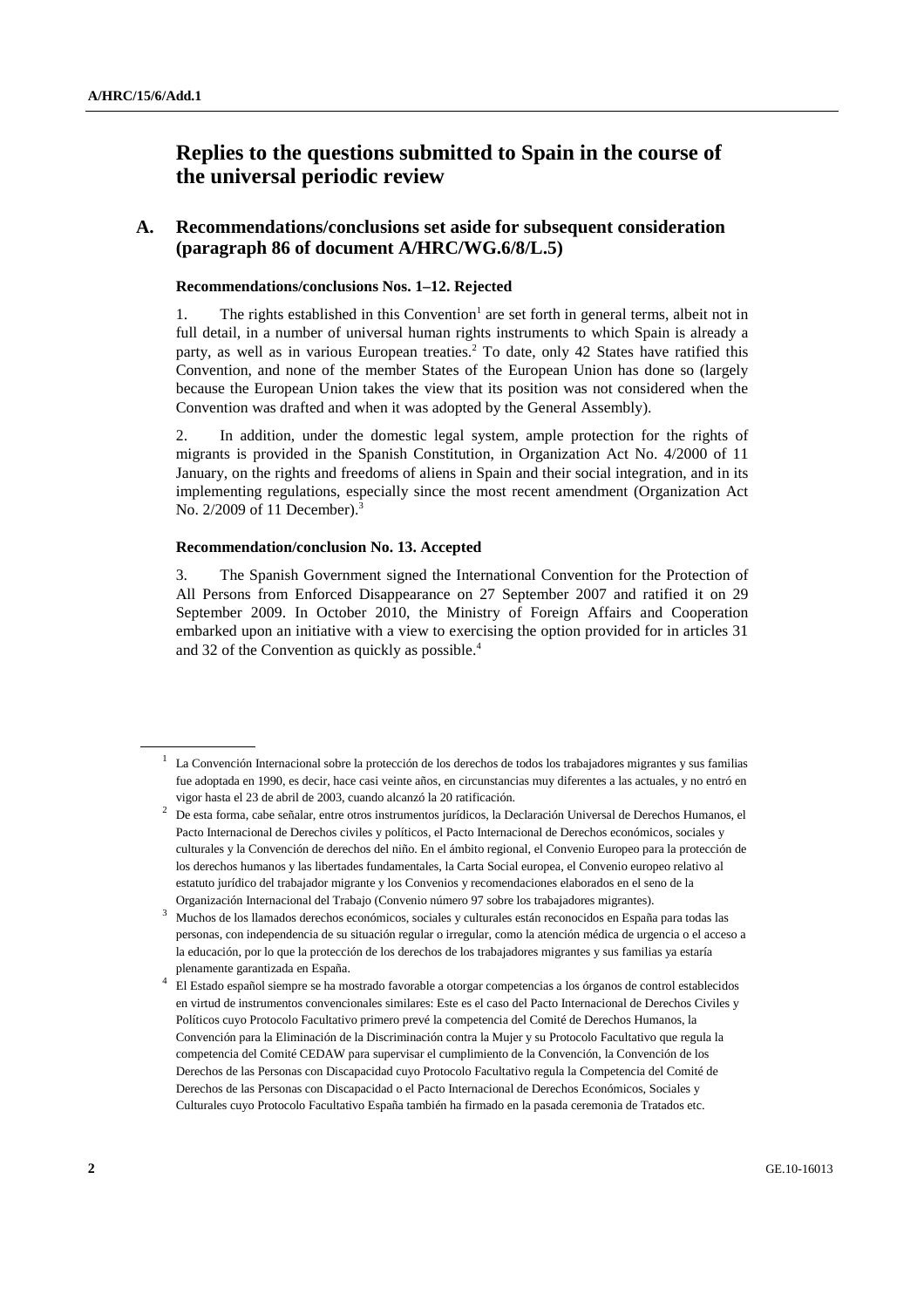#### **Recommendation/conclusion No. 14. Rejected**

4. The Spanish Government believes that current European legislation covers all scenarios in which arms may be sold to countries in which human rights and, by extension, the rights of the child, may be violated. Furthermore, and in the light of joint agreements, it believes that any decision to adopt new legislation must be taken jointly by member States rather than unilaterally by a domestic legislature.<sup>5</sup>

#### **Recommendation/conclusion No. 15. Rejected**

5. This recommendation has been rejected because the parental leave system that Spain has adopted provides for separate, independent and ultimately equal leave for both parents.<sup>6</sup>

#### **Recommendation/conclusion No. 16. Accepted**

6. Many of the recommendations for ending racism, racial discrimination, xenophobia and related intolerance made by the Committee on the Elimination of Racial Discrimination have been implemented. Measures adopted since 2004 include the preparation of studies and analyses on racist and xenophobic trends in Spanish society by the Spanish Racism and Xenophobia Monitoring Centre.7

#### **Recommendation/conclusion No. 17. Accepted**

7. The Spanish Government has developed a human rights plan for the years 2008 to 2012 that sets out concrete measures for combating racism and paragraph No. 47 of the plan states that: "A comprehensive, national strategy for combating racism and xenophobia shall be established."8

#### **Recommendation/conclusion No. 18. Accepted**

8. Spain has extensive legislation aimed at guaranteeing equal treatment and nondiscrimination. A broad and varied range of measures for combating racism and racial discrimination, many of which are set forth in the comprehensive national strategy for combating racism and xenophobia, have been implemented.

9. The above-mentioned legislation and measures for combating discrimination and promoting equal treatment are designed to address all areas in which discrimination may

<sup>5</sup> De acuerdo con la Posición Común 2008/944/PESC del Consejo, de 8 de diciembre de 2008, por la que se definen las normas comunes que rigen el control de las exportaciones de tecnología y equipos militares, los Estados Miembros tienen el propósito de basarse en los criterios comunes acordados en los Consejos Europeos de Luxemburgo y Lisboa de 1991 y de 1992 respectivamente, así como en el Código de Conducta de La Unión Europea (UE) adoptado por el Consejo en 1998.

<sup>6</sup> En este sentido, es de destacar que desde la aprobación de la Ley Orgánica 2/2007, de Igualdad Efectiva entre mujeres y hombres, se ha creado un permiso de paternidad, ampliado en 2008 por medio de la Ley del Presupuesto General del Estado *y* que por medio de la *Ley 9/2009, de 6 de octubre, de ampliación de la duración del permiso de paternidad en los casos de nacimiento, adopción o acogida,* en 2011 llegará a las cuatro semanas. Además, la ley obliga a las Administraciones Públicas a impulsar campañas para dar a conocer a los padres los derechos que les otorga la Ley en referencia a la paternidad y campañas de sensibilización para promover que los hombres asuman una parte igual de responsabilidades familiares.

<sup>7</sup> También, se han desarrollado diversos proyectos de sensibilización en no discriminación e igualdad de trato, dirigidos a la ciudadanía en general, así como a la formación de las fuerzas y cuerpos de seguridad del Estado, a los medios de comunicación y a las entidades locales.

<sup>8</sup> Varias de las iniciativas desarrolladas en ese ámbito se recogen en el Informe remitido por España, con razón del Examen Periódico Universal de Derechos Humanos.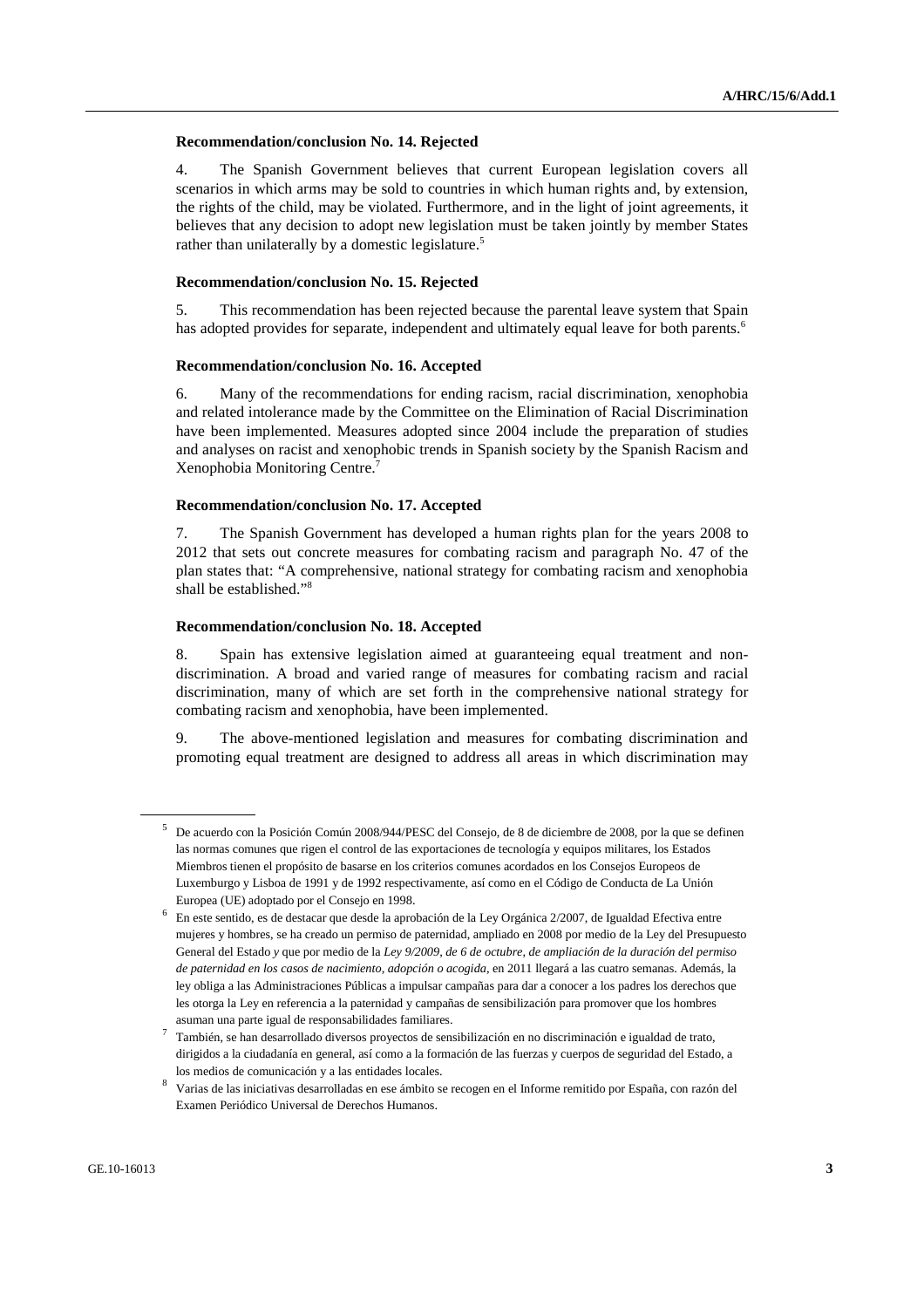arise and all forms of discrimination, including discrimination on the grounds of race, nationality, belief or religion, and so forth.

#### **Recommendation/conclusion No. 19. Rejected**

10. The definition of torture given in article 174 of the Spanish Criminal Code is absolutely clear and not open to misinterpretation. In addition to the core elements of the definition of torture set forth in article 1 of the Convention against Torture, this article incorporates distinct and equally precise elements that provide heightened protection; thus, while, under the Convention, an act must cause sever*e* pain or suffering, whether physical or mental, in order to constitute torture, under article 174, causing any suffering, whether physical or mental, constitutes torture.<sup>9</sup>

#### **Recommendation/conclusion No. 20. Rejected**

11. The definition of torture given in article 174 of the Spanish Criminal Code not only meets the requirements set forth in article 1 of the Convention against Torture, but in fact provides heightened protection by establishing a broader definition. While, under the Convention, an act must cause severe pain or suffering, whether physical or mental, in order to constitute torture, under article 174, causing any suffering, whether physical or mental, constitutes torture.

12. In addition, to ensure that more sophisticated psychological and technological methods of torture and methods based on sensory deprivation are not, under any circumstances, excluded from its scope, the definition expressly includes "the suppression or diminution of a person's faculties of consciousness, discernment or decision-making". A final clause has been added so that the definition also encompasses methods that "in any other way infringe a person's psychological integrity".10

#### **Recommendation/conclusion No. 21. Accepted**

13. The Spanish Government will escalate its already intensive efforts to implement the measures that it considers essential in order to prevent such conduct, which include improving the training provided to police officers, reinforcing the guarantees that citizens enjoy in their dealings with the police force, improving preventive mechanisms and ensuring more effective investigation of conduct of this kind.<sup>11</sup>

<sup>9</sup> A partir de esta definición de tortura, y siguiendo el mandato de prohibición absoluta de la tortura recogido en el artículo 15 de la Constitución Española, las autoridades administrativas y judiciales españolas persiguen con el máximo rigor las alegaciones de comisión de este delito. Como muestra de dicha seriedad, los datos disponibles desde 2003 demuestran que, a pesar de la existencia de peticiones al efecto, el Gobierno español no ha concedido ningún indulto a ninguna persona condenada por tortura.

<sup>10</sup> En ocasiones también se ha aludido a otros dos supuestos problemas de la definición, relativos al alcance del concepto de "funcionario público" en Derecho español (a) y a la responsabilidad de los funcionarios por actos de

tortura cometidos por sujetos no funcionarios (b).<br>
<sup>11</sup> 1 Mejorando la formación de los funcional Mejorando la formación de los funcionarios policiales.

Se seguirá perfeccionando la formación de las Fuerzas y Cuerpos de Seguridad en materia de derechos humanos tanto en los programas y temarios para el ingreso en los cuerpos policiales, como en los destinados a la promoción interna. Además se seguirán realizando cursos especializados en esta materia en las áreas de formación permanente y actualización de conocimientos.

También se pondrán en marcha otras iniciativas formativas como las previstas en el Plan de Derechos Humanos, aprobado por el Gobierno de España, que contempla la realización de cursos para dar a conocer a las fuerzas policiales el funcionamiento de los organismos internacionales de defensa de los derechos humanos y lucha contra la tortura, estando programada la realización del primero de estos cursos para el próximo mes de noviembre.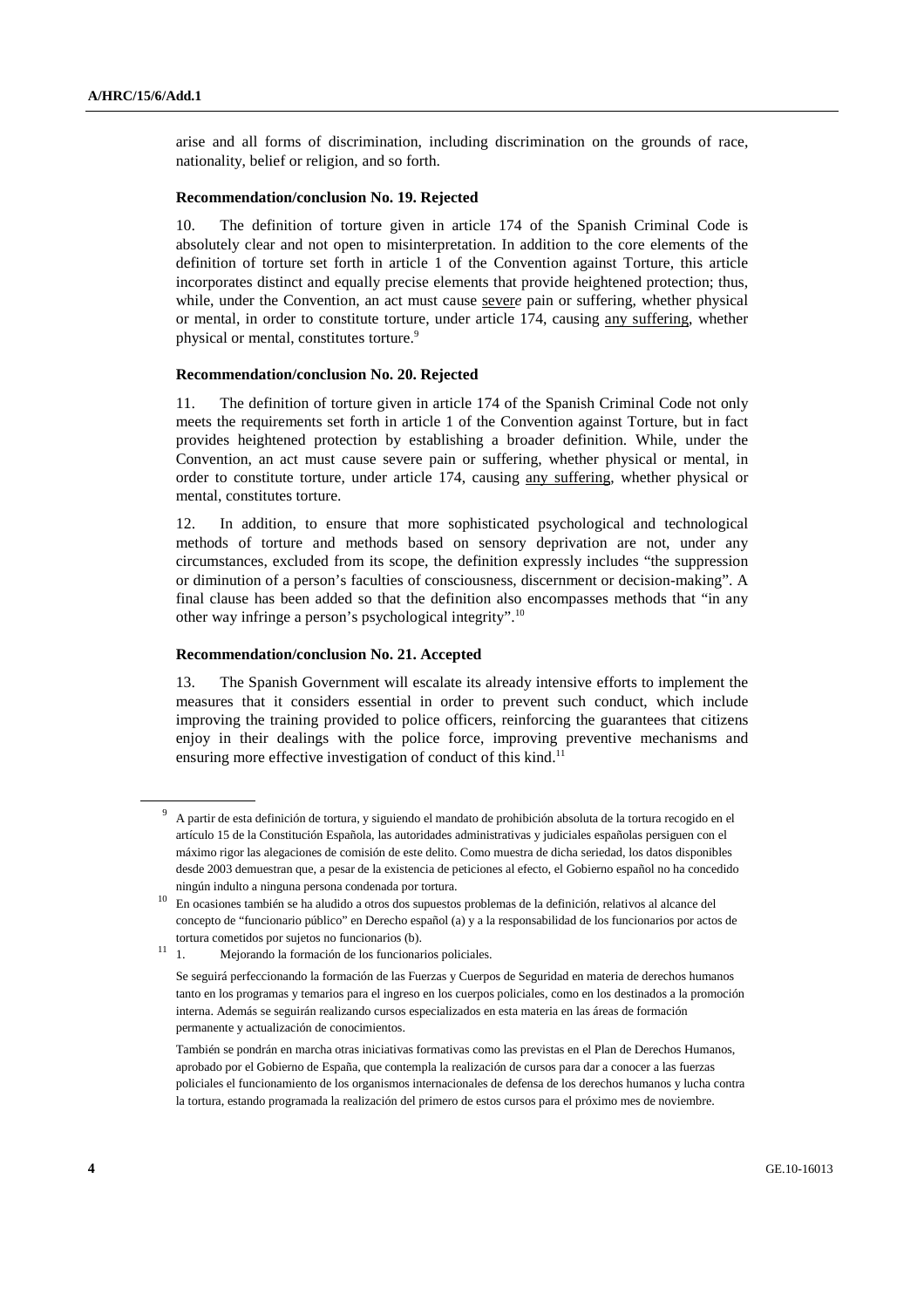#### **Recommendation/conclusion No. 22. Accepted**

14. Under the Spanish legal system, detainees are guaranteed rapid and effective access to a lawyer. All persons detained in Spain, except for those held in incommunicado detention, have the right to meet privately with their lawyer after making their statements. The maximum term of detention in Spain, as established in article 17.2 of the Constitution and article 520 of the Criminal Procedure Act, is 72 hours, counting from the time of detention until the time of release or the time that the detainee is brought before a judge.<sup>12</sup>

#### **Recommendation/conclusion No. 23. Accepted**

15. The report of the Office of the Ombudsman which set out complaints and recommendations in relation to conditions in some of the centres at which minors with behavioural problems are cared for in some of the Autonomous Communities had a significant impact. As a result of this report, an investigation was undertaken and an operating protocol was adopted.

16. The basic operating protocol for centres and/or homes providing care for minors diagnosed as having behavioural disorders was agreed upon at the most recent meeting of the Joint Commission of General Directors of Child Services of the Autonomous Communities, which took place on 20 May 2010. The purpose of the protocol is to set out procedures for the care of minors, including their diagnosis and educational and medical support, paying particular attention to those aspects of care that require more stringent guarantees, in order to ensure that any action to be taken is in all cases guided by the need

3. Mejorando los mecanismos de prevención.

 Mediante la aprobación de Ley Orgánica 1/2009, de 3 de noviembre, España ha dado carta de naturaleza al Mecanismo Nacional de Prevención de la Tortura, encomendado al Defensor del Pueblo, mecanismo que sin duda, dotará a España de garantías adicionales en la prevención de los casos de torturas o malos tratos.

4. Mejorando la investigación de estas conductas.

 En cumplimiento del Plan Nacional de Derechos Humanos se abordarán las modificaciones normativas oportunas para seguir mejorando la eficacia de la Inspección de Personal y Servicios de Seguridad. Se dictará un Real Decreto que permita racionalizar y reordenar la regulación de la Inspección, con el objeto de mejorar su eficacia y agilizar su labor, estableciendo con mayor claridad sus funciones, procedimientos y mecanismos de relación con los cuerpos policiales.

<sup>12</sup> Debe también señalarse que, en su momento, a partir del informe del Defensor del Pueblo tuvieron, además, lugar visitas de inspección en los centros por las diferentes Fiscalías de Menores en las Comunidades Autónomas, siguiendo instrucciones expresas de la Fiscalía General del Estado, concluyendo básicamente que con carácter general se estaba cumpliendo la legalidad con una intervención adecuada respecto a estos menores, y solamente en algún caso individual, con respecto a algún menor concreto, pudo detectarse algún tipo de actuación puntual incorrecta. Que se trate de casos aislados no los hace menos importantes y, de hecho, se ha actuado con contundencia para corregir las situaciones que pudieron considerarse lesivas de los derechos e intereses de los menores. No obstante, como se acaba de indicar, la inspección también ha puesto de manifiesto que, en la generalidad de los casos, la actuación de los Centros es correcta, cumple con los estándares requeridos y es respetuosa y garantista de los derechos de los menores acogidos. El Protocolo reforzará estas garantías.

 <sup>2.</sup> Reforzando las garantías de los ciudadanos en su relación con las fuerzas policiales.

Los anteproyectos, actualmente en tramitación, de la nuevas Leyes de Personal del Cuerpo Nacional de Policía y de la Guardia Civil, en consonancia con el Código Europeo de Ética de la Policía, van a venir a reforzar aún más las garantías de los ciudadanos en su relación con las fuerzas policiales, así como la absoluta interdicción, en el ordenamiento jurídico español, de aquellas conductas susceptibles de constituir cualquier forma de malos tratos o exceso policial.

En similar sentido, la Secretaría de Estado de Seguridad seguirá aprobando las Instrucciones a las Fuerzas y Cuerpos de Seguridad que resulten oportunas para continuar reforzando (como se viene haciendo desde 2005) los derechos de los ciudadanos frente a la actuación policial.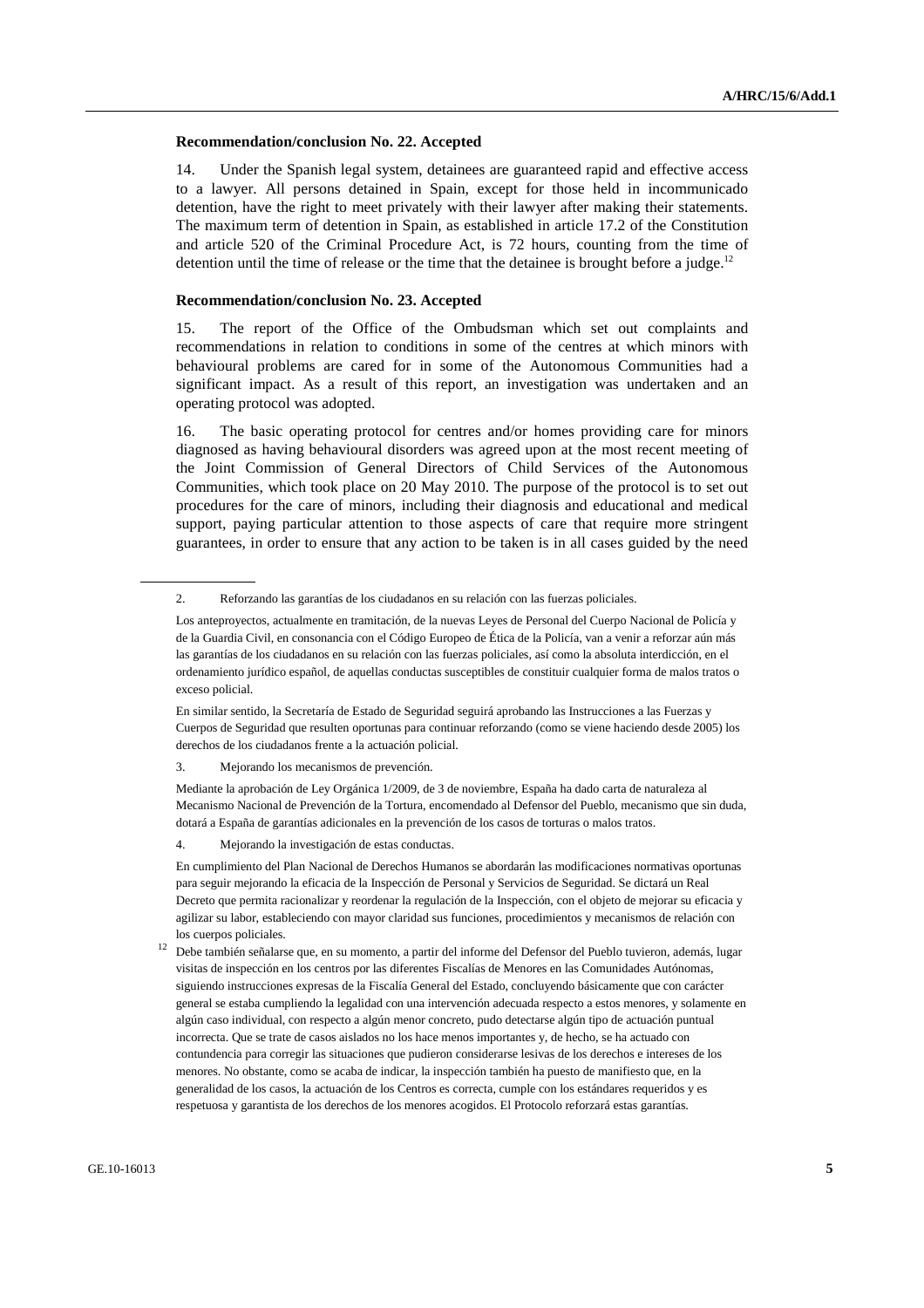not only to protect minors but also to ensure full respect of their rights throughout the period during which institutional services are provided.<sup>13</sup>

#### **Recommendation/conclusion No. 24. Accepted**

17. The Comprehensive Plan for Combating Human Trafficking for purposes of Sexual Exploitation was approved by the Council of Ministers on 12 December 2008. This plan identifies the prevention of trafficking in persons as a priority and highlights the centrality of international cooperation at the European and global levels in this respect.<sup>14</sup>

- <sup>13</sup> Debe también señalarse que, en su momento, a partir del informe del Defensor del Pueblo tuvieron, además, lugar visitas de inspección en los centros por las diferentes Fiscalías de Menores en las Comunidades Autónomas, siguiendo instrucciones expresas de la Fiscalía General del Estado, concluyendo básicamente que con carácter general se estaba cumpliendo la legalidad con una intervención adecuada respecto a estos menores, y solamente en algún caso individual, con respecto a algún menor concreto, pudo detectarse algún tipo de actuación puntual incorrecta. Que se trate de casos aislados no los hace menos importantes y, de hecho, se ha actuado con contundencia para corregir las situaciones que pudieron considerarse lesivas de los derechos e intereses de los menores. No obstante, como se acaba de indicar, la inspección también ha puesto de manifiesto que, en la generalidad de los casos, la actuación de los Centros es correcta, cumple con los estándares requeridos y es respetuosa y garantista de los derechos de los menores acogidos. El Protocolo reforzará estas garantías.
- <sup>14</sup> En relación con el fortalecimiento de las iniciativas en materia de lucha contra la trata de seres humanos en el ámbito de la Unión Europea previstas en el Plan de Trabajo correspondiente al período 2009–2012, se han llevado a cabo las siguientes acciones, especialmente en el período en el que España ha ejercido su turno de Presidencia del Consejo de la Unión Europea:

(a) Conclusiones sobre el seguimiento del Pacto Europeo de Inmigración y Asilo.

 Se ha renovado el compromiso en la aplicación del Pacto e identificado las áreas prioritarias para el próximo año en el ámbito del control de fronteras, lucha contra la inmigración ilegal y trata de seres humanos;

 (b) Conclusiones del Consejo de la UE sobre medidas en materia de lucha contra la inmigración ilegal y gestión integrada de las fronteras exteriores.

 Se ha aprobado un programa de 29 medidas urgentes para el refuerzo de las fronteras exteriores, distribuidas en 5 grandes áreas: Frontex, desarrollo del sistema europeo de vigilancia fronteriza (EUROSUR), lucha contra la inmigración ilegal y la trata de seres humanos, solidaridad y gestión compartida de fronteras exteriores y cooperación con terceros países;

(c) Modificación del Reglamento de FRONTEX.

 Consciente de la necesidad de reforzar el papel de la Agencia Frontex, España ha logrado que la Comisión Europea adelante la presentación de esta propuesta legislativa que permitirá, entre otras cuestiones, una mejor gestión de las fronteras exteriores para combatir la inmigración ilegal y la trata de seres humanos a través del refuerzo de sus relaciones con Europol, en el ámbito de la futura estrategia de intercambio de información de la Unión Europea que la Comisión presentará a lo largo de 2010;

(d) Plan de Acción sobre Menores extranjeros no acompañados.

 Aborda la problemática de los menores no acompañados procedentes de terceros estados y expone las líneas generales de actuación en materia de prevención, mejora del conocimiento del fenómeno y detección de menores víctimas de trata, recepción y tratamiento, relaciones con los terceros estados y retorno seguro de los menores;

(e) Desarrollo del documento orientado a la acción de la UE (AOP) en materia de trata de seres humanos.

 Los días 4 y 5 de marzo pasado, se celebró en Madrid una Conferencia sobre la trata de seres humanos con el fin de reflexionar sobre la aplicación de las disposiciones del Programa de Estocolmo en materia de prevención y lucha de la trata de seres humanos, especialmente en lo relativo a la cooperación con terceros países y protección de menores extranjeros no acompañados en la Unión Europea;

(f) Nota Trío de Presidencias.

 Mediante documento consolidado en el Comité de Seguridad Interior (COSI), el Trío de Presidencias (España, Bélgica y Hungría) anunció su compromiso de continuar en estos 18 meses los trabajos para la correcta implementación del documento orientado a la acción sobre dimensión exterior de la lucha contra la trata de seres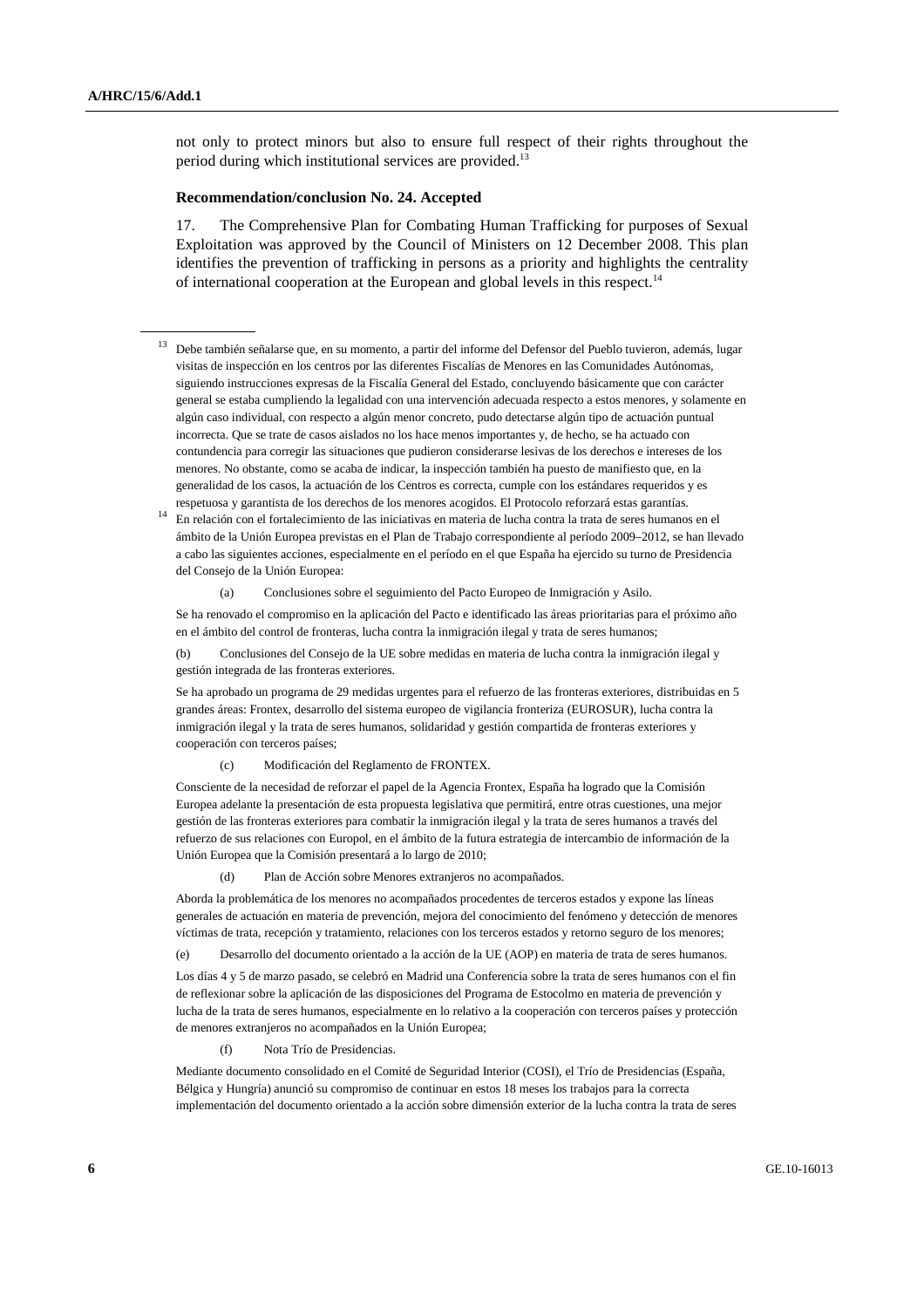#### **Recommendation/conclusion No. 25. Accepted**

18. In order to strengthen policies for promoting children's rights, with particular emphasis on the problem of the trafficking of women and children, a social forum for combating human trafficking for purposes of sexual exploitation has been set up by the Ministry of Equality to serve as a vehicle for debate and cooperation between government institutions and non-governmental organizations in implementing the Comprehensive Plan for Combating Human Trafficking for purposes of Sexual Exploitation.

19. The forum includes a group that focuses on children's issues that is charged with giving the interests of children greater visibility in the various goals, objectives and measures set out in the Comprehensive Plan.15

#### **Recommendation/conclusion No. 26. Rejected**

20. Under the Spanish legal system, the courts and tribunals investigate and try all alleged cases of disappearance that are brought before them and pass judgement on the basis of the governing principles of the Spanish judiciary, namely, independence, irremovability, responsibility and exclusive recourse to the law and to justice.

21. The prevailing legal framework in Spain establishes a clear and unambiguous obligation to prosecute crimes against humanity and genocide under the terms and pursuant to the definitions set forth, inter alia, in the International Covenant on Civil and Political

 (h) Documento orientado a la acción en materia de lucha contra el crimen organizado, originado en la región de África occidental.

 Establecer un marco de coordinación para mejorar la respuesta de la Unión Europea y de sus Estados miembros a la amenaza del crimen organizado procedente de África Occidental. En particular apoyando las iniciativas regionales, incluyendo una mención especial a la necesidad de prestar especial atención a la trata de seres humanos en esta zona;

 (i) Inclusión de la lucha contra la trata de seres humanos en las agendas de las reuniones de Oficiales de Enlace desplegados en África Occidental y América Latina, celebradas en Dakar (Senegal) los días 11 y 12 de febrero de 2010 y en Bogotá (Colombia) los días 23 y 24 de marzo siguientes.

<sup>15</sup> Por otro lado, y en relación con las Directrices de sobre las modalidades alternativas de cuidado de niños, se señala que nuestra Ley Orgánica 1/1996, de Protección Jurídica del Menor, establece que los niños gozarán de los derechos que les reconoce la Constitución y los Tratados Internacionales de los que España es parte, especialmente la Convención de los Derechos del Niño de Naciones Unidas, y los demás derechos garantizados en nuestro ordenamiento jurídico, sin discriminación alguna por razón de nacimiento, nacionalidad, raza, sexo, deficiencia o enfermedad, religión, lengua, cultura, opinión o cualquier otra circunstancia personal, familiar o social.

 Dicha Ley es de aplicación a los menores de 18 años que se encuentren en territorio español, salvo que en virtud de la Ley que les sea aplicable, hayan alcanzado anteriormente la mayoría de edad.

 Por otro lado, la Ley recoge expresamente que, en la aplicación de la misma, primará el interés superior de los menores sobre cualquier otro interés legítimo que pudiera concurrir. Asimismo, cuantas medidas se adopten al amparo de esta Ley deberán tener un carácter educativo.

 En estos momentos nuestro Sistema de Protección se apoya en dos grandes pilares, el Acogimiento Residencial y el Acogimiento Familiar, considerándose como mejor medida para el niño la permanencia en una familia, y sólo si esto no fuera posible o conveniente (en algún caso específico) para él, optar por el centro de menores.

humanos, los compromisos del Programa de Estocolmo y demás actividades previstas en el Programa Trío de Presidencias;

 <sup>(</sup>g) Segunda Reunión de Relatores Nacionales sobre Trata de Seres Humanos (Bruselas, 2 de junio 2010).

España ocupó la co-presidencia de la Segunda Reunión de Relatores Nacionales sobre Trata de Seres Humanos, en la que se reflexionó la puesta en marcha las conclusiones aprobadas bajo Presidencia sueca en el segundo semestre de 2009;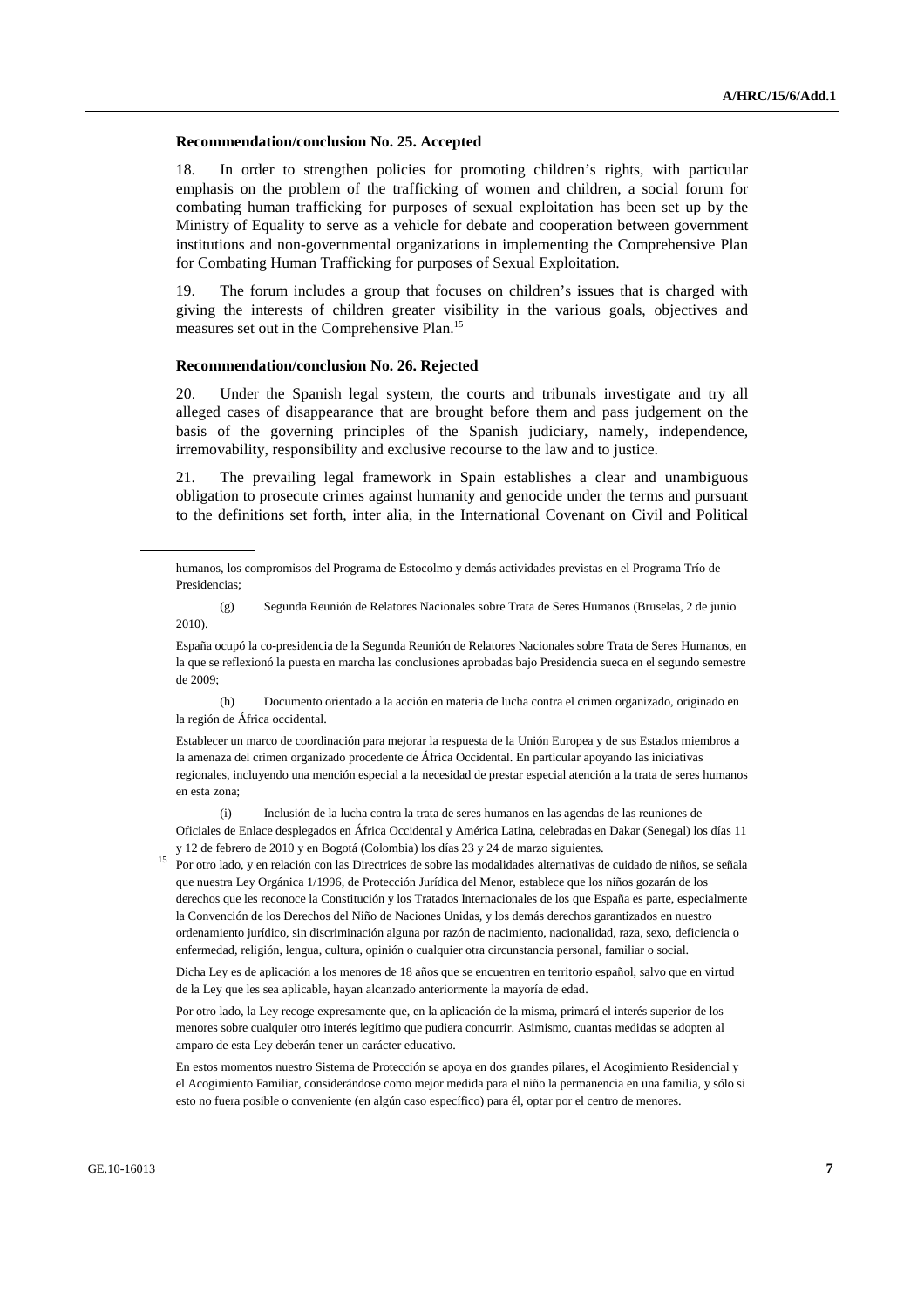Rights, the Convention on the Prevention and Punishment of the Crime of Genocide, the International Convention for the Protection of All Persons from Enforced Disappearance and other national and international legislation recognized and incorporated into the Spanish Constitution.

#### **Recommendation/conclusion No. 27. Accepted**

22. All the actions encouraged in this recommendation are included in the Plan of Action for the Development of the Gypsy Population (2010–2012) approved on 9 April 2010.16

#### **Recommendation/conclusion No. 28. Accepted**

23. Spain accepts this recommendation, which it believes is already fully implemented inasmuch as it fully respects the principle of non-refoulement, which has been and remains the cornerstone of the Spanish system of international protection.<sup>17</sup>

 Para incrementar la sensibilización y el acceso de las mujeres gitanas a los servicios y los programas de educación, de empleo y de salud, también desde el Plan de Acción se contemplan diversas actuaciones. Por un lado, el diseño del Plan se ha hecho incorporando de manera transversal la perspectiva de género, de tal manera que la planificación de todas las actuaciones previstas en el Plan ha de instrumentarse desde las necesidades diferenciadas de las mujeres y los hombres gitanos. Además, ya en cada área del Plan se han contemplado determinadas actuaciones dirigidas de manera específica a las mujeres; concretando en las áreas de educación, de empleo y de salud, y haciendo un breve repaso de las mismas nos encontramos con las siguientes medidas:

- Educación: actuaciones dirigidas a la conciliación de la vida laboral, personal y familiar; actuaciones dirigidas a la promoción de la continuidad de las mujeres gitanas en el itinerario académico
- Empleo: desarrollo de itinerarios de inserción laboral con perspectiva de género para las mujeres gitanas
- Salud: desarrollo de programas de educación para la salud dirigidos a las mujeres gitanas; fomento de las
- prácticas de prevención sexual y ginecológica, y de promoción de la salud mental 17 La Ley 12/2009, de 30 de octubre, Reguladora del Derecho de Asilo y de la Protección Subsidiaria establece que el solicitante de protección internacional no podrá ser objeto de retorno, devolución o expulsión hasta que no se haya decidido sobre la solicitud. También se suspende, hasta la decisión definitiva, la ejecución de cualquier proceso de extradición de la persona interesada, con excepción, en su caso, de la extradición a otro Estado miembro de la Unión Europea en aplicación de una orden europea de detención y entrega, o a un país tercero ante órganos penales internacionales.

 Así mismo, la Ley 12/2009 establece que las personas a las que se concede el derecho de asilo o de protección subsidiaria tienen garantizada la protección contra la devolución en los términos establecidos en los tratados internacionales firmados por España.

 Por otra parte, España ha venido adoptando en los últimos años una serie de medidas para reforzar las garantías del acceso al procedimiento, consciente de la importancia que dicho acceso representa para la protección de las personas, como son:

Refuerzo de la información a facilitar a los inmigrantes.

 Formación especializada a los agentes que participan en materia de extranjería y asilo, especialmente a los abogados que asisten a los extranjeros en cualquier proceso que pueda implicar la salida del territorio español.

<sup>16</sup> En cuanto al primer aspecto, la integración escolar de los niños gitanos, se considera un tema prioritario en las políticas de desarrollo de la población gitana y es tratado como tal. El Plan de Acción incorpora un "Área de Educación" que promueve la integración y la normalización en el acceso a la educación, frente a una situación de absentismo excesivo, de fracaso escolar más alto que el del resto del alumnado y de subsistencia de una significativa brecha en el nivel educativo entre la población gitana y la población en general. Se han planteado y puesto en marcha una serie de actuaciones en todos los niveles de la enseñanza: primaria, secundaria, universitaria y formación profesional. Actuaciones que van desde la lucha contra el absentismo, la implicación de las familias en el proceso educativo, el fomento de programas de becas o la incorporación de la referencia al pueblo gitano en las materias de la enseñanza obligatoria.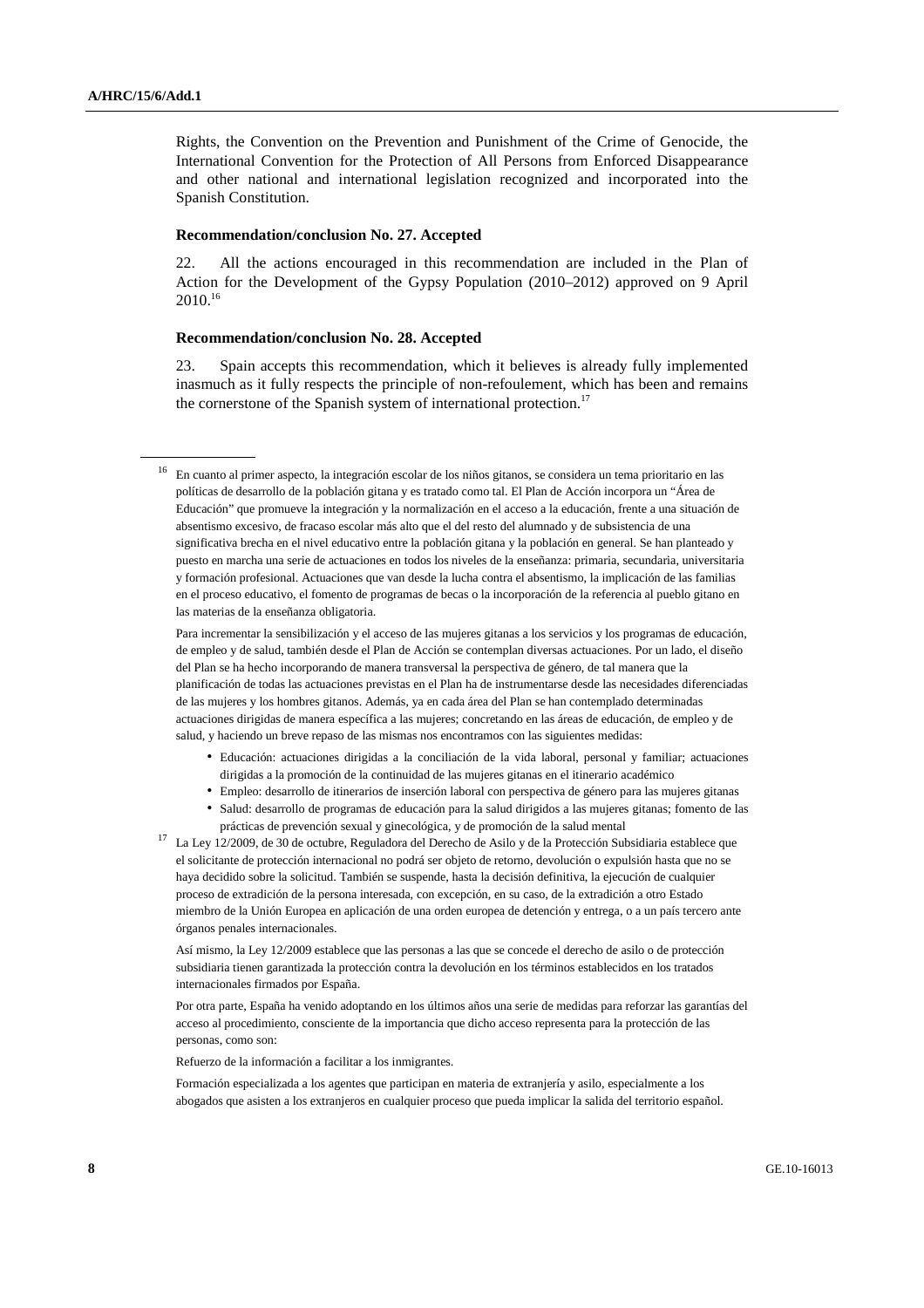#### **Recommendation/conclusion No. 29. Rejected**

24. This recommendation is rejected, since the Spanish legal framework and the system of remedies available prior to verification of refugees and asylum-seekers' actual return already contain extensive guarantees of international protection for refugees and asylumseekers in line with international standards.<sup>18</sup>

#### **Recommendation/conclusion No. 30. Accepted**

25. This recommendation is accepted and has already been implemented by Spain.

26. Act No. 12/2009 of 30 October, on the right of asylum and subsidiary protection, establishes the right of nationals of countries that are not part of the European Union and stateless persons present in Spanish territory to seek international protection.

27. Under Spanish law, access to international protection (asylum) procedures is a subjective right. Accordingly, victims of trafficking may request international protection provided that they meet the requirement of being a national of a country that is not a member of the European Union or a stateless person.

#### **Recommendation/conclusion No. 31. Rejected**

28. As stated above in relation to recommendation No. 18, Spain has extensive legislation aimed at ensuring equal treatment and non-discrimination.<sup>19</sup>

 En cuanto al Plan de 10 puntos del ACNUR, hay que señalar que el sistema español comparte plenamente los objetivos de identificación de los refugiados y demás personas en necesidad de protección internacional establecidos en el mismo, por lo que podría tenerse en cuenta en aquellas situaciones concretas en las que, por sus características y contexto geográfico, resulten aplicables las medidas que propone.

<sup>18</sup> De hecho, las condiciones y garantías de los acuerdos bilaterales de readmisión que suscribe España se enmarcan en el ámbito del derecho comunitario, por cuanto el Consejo viene formulando el mandato de negociación a la Comisión Europea, de manera que las cláusulas relativas a los estándares de protección internacional son las acordadas en la negociación previa por la Comisión Europea.

 Además, en todo caso, estos acuerdos no limitan en modo alguno la aplicación de la normativa española ni la eficacia de las garantías contenidas en la normativa reguladora del derecho de asilo y en la LO 4/2000 de Derechos y Libertades de los Extranjeros en España y de su Integración Social.

 En concreto, el ordenamiento jurídico español garantiza la suspensión de la resolución de expulsión cuando se haya formalizado la solicitud de acceso al derecho de asilo o a la protección subsidiaria. Así, el art. 64.5 de la LO 4/2000 señala que "se suspenderá la ejecución de la resolución de expulsión cuando se formalice una petición de protección internacional, hasta que se haya inadmitido a trámite o resuelto, conforme a lo dispuesto en la normativa de protección internacional".

 Consecuentemente -y con independencia de la existencia de un acuerdo bilateral con su país de origen- en ningún caso puede sustanciarse actuación alguna orientada a la sanción de la situación administrativa irregular del solicitante de protección internacional si no se ha dilucidado, con anterioridad, su situación a los efectos de su protección internacional al amparo de la Convención de Ginebra de 1951 y su Protocolo de 1967, el Convenio Europeo de Derechos Humanos de 1950 y la propia legislación española en materia de asilo y refugio (Ley 12/2009).

<sup>19</sup> Un ejemplo de la igualdad de trato a las personas migrantes, lo constituye la Ley Orgánica de Extranjería, reformada a finales del año 2009, en la que se han ampliado muchos derechos fundamentales básicos, siendo aplicables a todos los ciudadanos extranjeros con independencia de su situación legal en España, así sucede con la libertad de reunión y manifestación, libertad de asociación, de huelga y sindicación. Igualmente, los extranjeros

Medidas destinadas a la identificación de los polizones extranjeros que puedan encontrase en necesidad de protección internacional.

Refuerzo de la asistencia jurídica a los inmigrantes que llegan irregularmente a España (Islas Canarias).

Participación del ACNUR en todas las fases del procedimiento de protección internacional.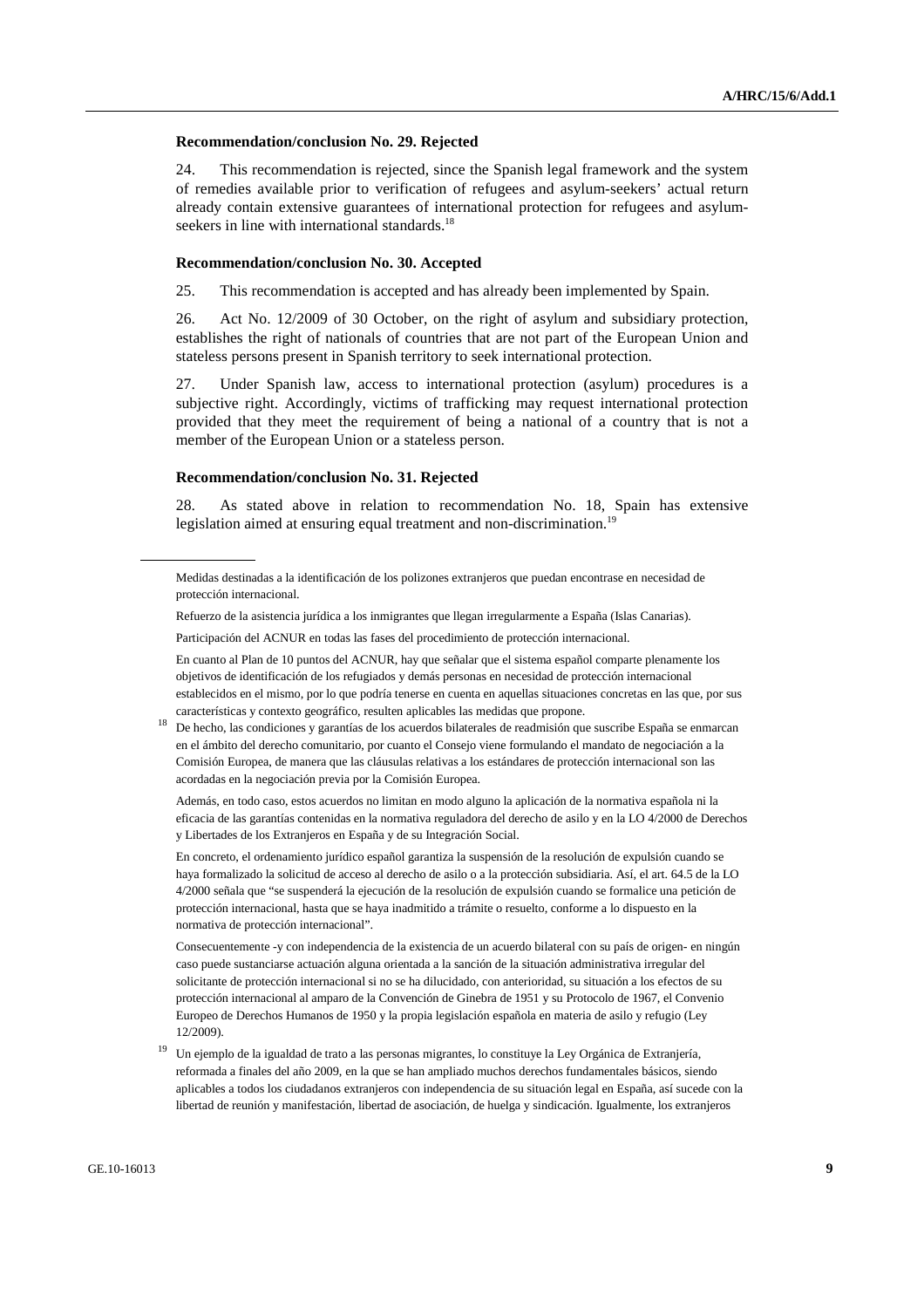#### **Recommendation/conclusion No. 32. Rejected**

29. There is no discriminatory legislation in Spain and, consequently, no legislation that discriminates against immigrants.<sup>20</sup>

#### **Recommendation/conclusion No. 33. Rejected**

30. A response to this recommendation may be found in the response to recommendation No. 31.

#### **Recommendation/conclusion No. 34. Accepted**

31. The need to establish appropriate measures for ascertaining the age of younger immigrants is an issue that Spain is already taking steps to address.<sup>21</sup>

## **B. Rejected recommendations (paragraph 87 of document A/HRC/WG.6/8/L.5)**

#### **Recommendation/conclusion No. 1**

32. Although Spain is not able to accept Pakistan's recommendation to introduce the application of limits on freedom of expression as a general principle, the Spanish legal system provides sufficient instruments for taking action against hate speech, xenophobic or defamatory statements, and incitement to discrimination and violence.<sup>22</sup>

menores de 16 años tienen el derecho y el deber a la educación, que incluye el acceso a una enseñanza básica, gratuita y obligatoria. Los extranjeros menores de dieciocho años también tienen derecho a la enseñanza posobligatoria. Asimismo, los extranjeros que se encuentren en España, inscritos en el padrón del municipio en el que tengan su domicilio habitual, tienen derecho a la asistencia sanitaria en las mismas condiciones que los españoles. Así, los extranjeros que se encuentren en España tienen derecho a la asistencia sanitaria pública de urgencia por enfermedad grave o accidente, cualquiera que sea su causa, y a la continuidad de dicha atención hasta la situación de alta médica. Por último, los extranjeros menores de dieciocho años tienen derecho a la asistencia sanitaria en las mismas condiciones que los españoles y las extranjeras embarazadas tienen derecho a la asistencia sanitaria durante el embarazo, parto y posparto.

 $20$  La Ley Orgánica de Extranjería, incluye en su Capítulo IV las medidas antidiscriminatorias, con dos artículos donde se concreta qué se considera acto discriminatorio y cuándo es aplicable el procedimiento sumario para la tutela judicial efectiva ante cualquier práctica discriminatoria que comporte una vulneración de derechos y libertades fundamentales contenidas en la Constitución Española.

<sup>21</sup> En la moción aprobada el 12 de febrero de 2010, el Congreso de los Diputados acordó lo siguiente:

 <sup>&</sup>quot;El Ministerio de Justicia trasladará a la Fiscalía General del Estado la necesidad de generalizar, en colaboración con las Comunidades Autónomas, la adopción de protocolos de actuación en relación con los menores extranjeros no acompañados con el fin de homogeneizar la aplicación del artículo 35 de la Ley Orgánica 2/2009, de 11 de diciembre, en todo el territorio del Estado, y, en concreto, la determinación fehaciente de la edad de dichos menores. Y, asimismo, la necesidad de continuar investigando la existencia de organizaciones o personas que proveen de falsa documentación a menores no acompañados, así como cualquier otra práctica ilegal que se produzca en relación con ellos. Asimismo, el Gobierno actuará con la máxima celeridad y eficacia en el otorgamiento de la autorización de residencia regulada en el apartado 7 del artículo 35 de la Ley de Extranjería."

En fechas recientes, el Ministerio de Justicia ha cumplido con la petición del Congreso, trasladando a la Fiscalía General del Estado la necesidad de impulsar esta labor de homogeneización de la aplicación de los procedimientos de determinación de la edad de los menores extranjeros no acompañados.

<sup>22</sup> La Constitución española reconoce de la forma más amplia posible las libertades de expresión (artículo 20), de reunión (artículo 21) y de asociación (artículo 22).

El Tribunal Constitucional español ha recordado que nuestro ordenamiento constitucional se sustenta en la más amplia garantía de los derechos fundamentales, que no pueden limitarse en razón de que se utilicen con una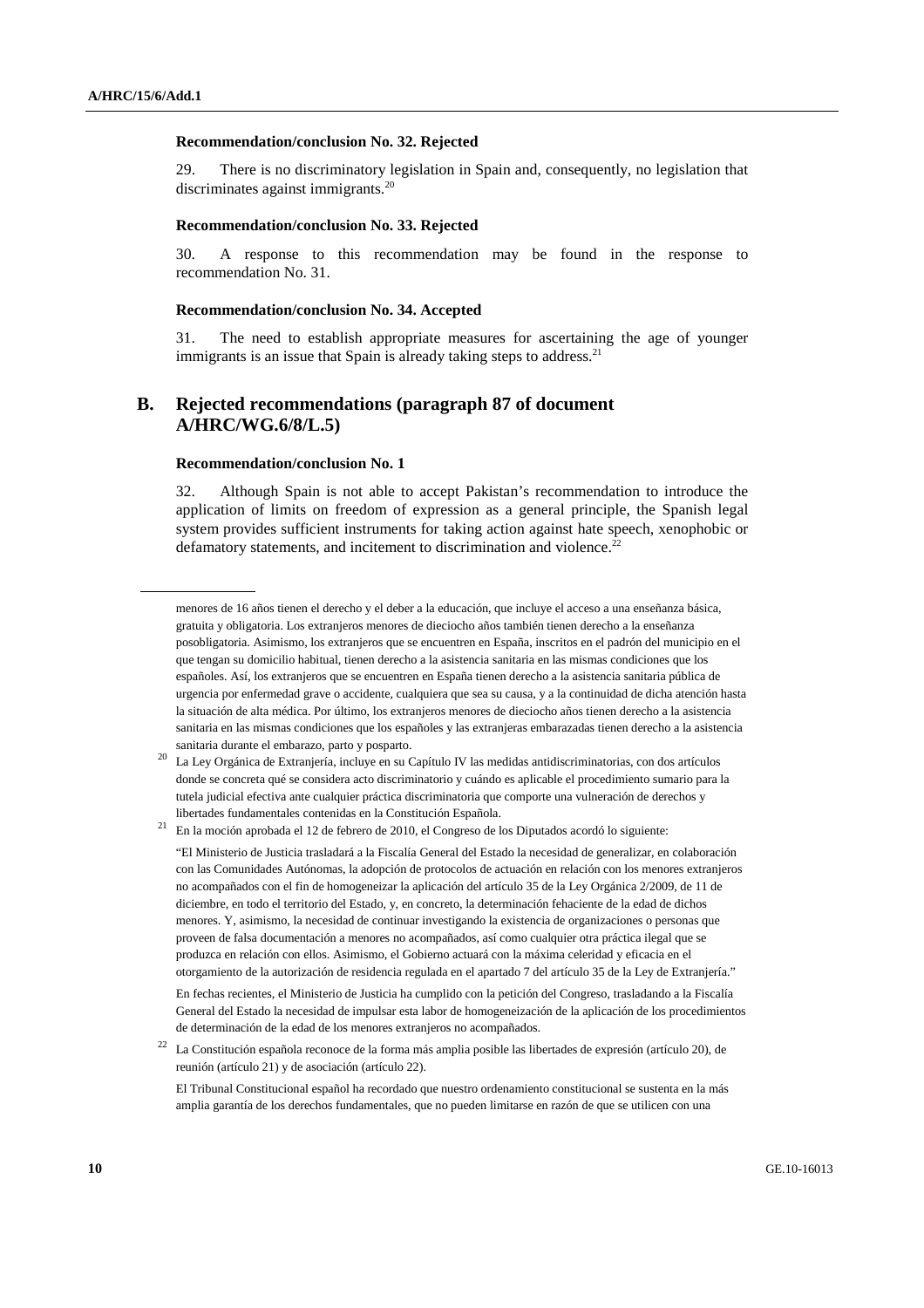#### **Recommendations/conclusions No. 2 and No. 3**

33. Under the rule of law in Spain, responsibility for taking action and carrying out indepth investigations into all allegations rests with judges and the courts, which are fully autonomous and independent of the Government and civil service and are equipped with the legal resources and capacity necessary for that purpose. $^{23}$ 

34. Accordingly, given that one of the cornerstones of the rule of law in Spain is the independence of the judiciary, which is also equipped with the necessary legal and operational resources to ensure that offences falling under its jurisdiction pursuant to the Spanish Constitution are investigated and prosecuted, Spain does not consider it necessary to create an additional independent body independent to investigate complaints of illtreatment.

#### **Recommendations/conclusions No. 4, No. 5, No. 6 and No. 15**

35. Incommunicado detention is used in Spain in accordance with all due process guarantees. It is subject to highly restrictive rules inasmuch as it requires, in all cases, judicial authorization by reasoned decision, which must be issued in the first 24 hours of detention, and ongoing first-hand verification of the detainee's personal situation by the judge who issued the authorization or the examining magistrate of the court district where the detainee is held.

finalidad anticonstitucional. En nuestro sistema, a diferencia de otros de nuestro entorno, no tiene cabida un modelo de «democracia militante», esto es, un modelo en el que se imponga, no ya el respeto, sino la adhesión positiva al ordenamiento y, en primer lugar, a la Constitución (STC 48/2003, de 12 de marzo, F. 7). Esta concepción, sin duda, se manifiesta con especial intensidad en el régimen constitucional de las libertades ideológica, de participación, de expresión y de información (48/2003, de 12 de marzo F. 10) pues implica la necesidad de diferenciar claramente entre las actividades contrarias a la Constitución, huérfanas de su protección, y la mera difusión de ideas e ideologías. El valor del pluralismo y la necesidad del libre intercambio de ideas como sustrato del sistema democrático representativo impiden cualquier actividad de los poderes públicos tendente a controlar, seleccionar, o determinar gravemente la mera circulación pública de ideas o doctrinas>> (sentencia 235/2007, de 7 de noviembre).

 $23$  El sistema actual garantiza la independencia de las investigaciones del siguiente modo:

En el transcurso de la investigación judicial, el Juez ordena a la Policía Judicial la realización de las diligencias de averiguación oportunas. En su función de policía judicial, los funcionarios policiales responden únicamente de las órdenes e instrucciones del Juez, sin tener que dar cuenta de ellas a sus superiores. Para mayor garantía, el procedimiento habitual incluye la prevención de que el Juez encargue la investigación a expertos de Policía Judicial pertenecientes a un cuerpo policial distinto del investigado.

En el caso de que la investigación no derive de un procedimiento judicial sino que se esté realizando de modo interno en el ámbito administrativo, los cuerpos policiales disponen de sus propias unidades especializadas en la investigación de asuntos internos y derivación de responsabilidades disciplinarias.

Para mayor garantía, junto con estas unidades policiales especializadas, existe un órgano administrativo, la Inspección de Personal y Servicios de Seguridad, con dependencia directa de la Secretaría de Estado de Seguridad y por lo tanto plenamente independiente de los cuerpos policiales que tiene amplias competencias y los medios necesarios para la investigación de los casos de presunta actuación irregular de los que tenga conocimiento (incluso a través de noticias aparecidas en los medios de comunicación o los que le sean planteados por particulares o por las ONGs).

A lo anterior hay que añadir que los particulares u organizaciones interesadas no sólo pueden instar la investigación por medio de denuncia, sino que, dada la regulación de la acción popular en los arts. 101 y 270 de la Ley de Enjuiciamiento Criminal, también pueden constituirse como parte del proceso penal e impulsarlo.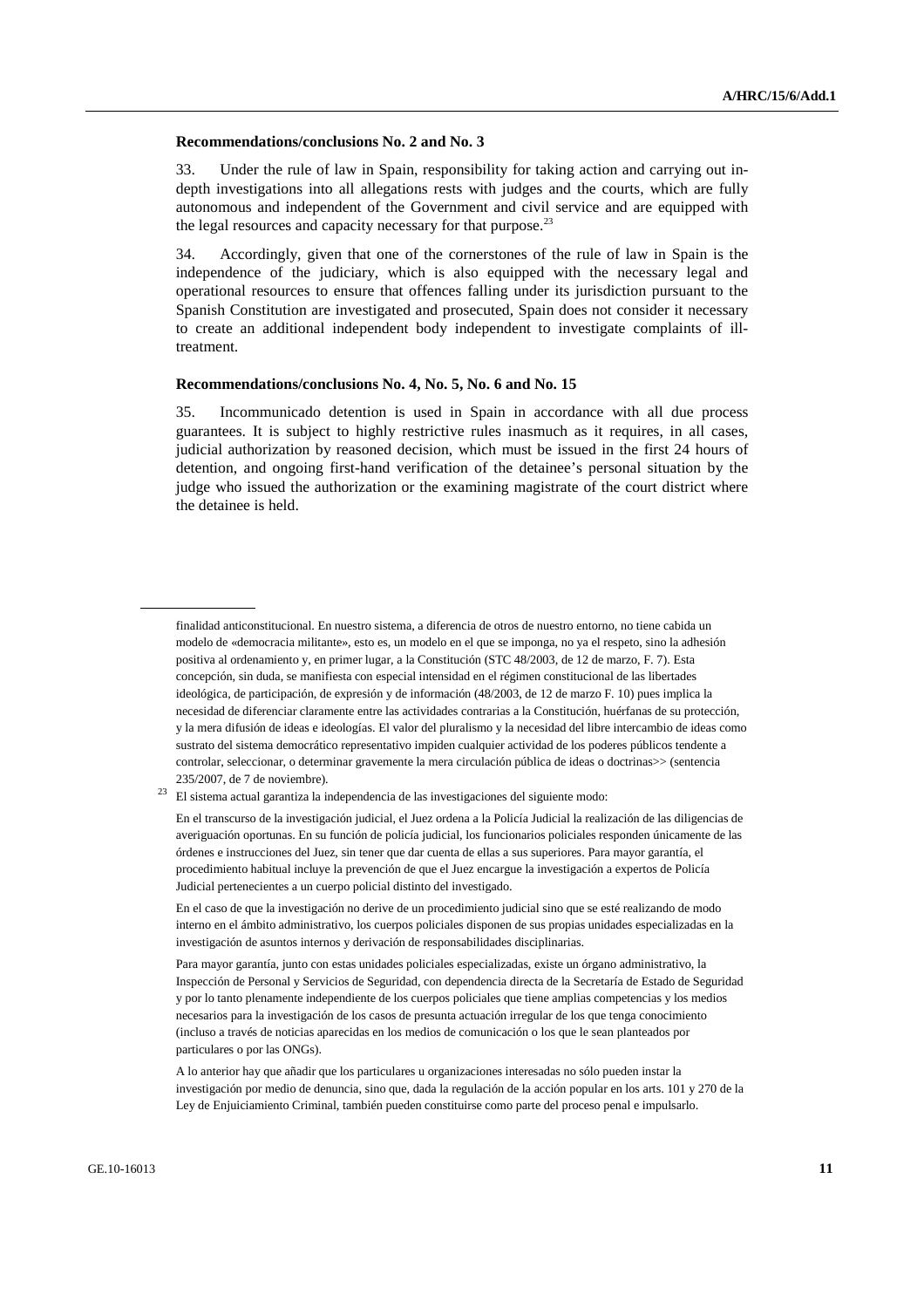36. Continued use of this regime is necessary because investigations into offences involving armed gangs, terrorist organizations or rebel groups require more complex police and judicial investigations that may have international ramifications.<sup>24</sup>

#### **Recommendation/conclusion No. 7**

37. No distinction between Spanish and foreign nationals is permitted either in the Spanish Constitution or in criminal, procedural or prison legislation in relation to the conditions of their custody during investigations.<sup>25</sup>

<sup>24</sup> Tanto los tribunales ordinarios, como el Tribunal Constitucional , máximo órgano judicial encargado de velar por los derechos fundamentales en nuestro país, se han pronunciado sobre la adecuación de nuestro sistema legal de detención incomunicada a las exigencias de los Convenios Internacionales suscritos por España, precisamente por las rigurosas garantías que establece nuestra normativa al respecto.

En consecuencia, hay que señalar que:

 El sistema de detención incomunicada existente en España se ajusta perfectamente a las exigencias de los Convenios Internacionales suscritos por nuestro país, precisamente por las rigurosas garantías que establece nuestra normativa al respecto, habiendo sido ratificada su legalidad tanto por los Tribunales ordinarios como por el Tribunal Constitucional español.

 El sistema de detención incomunicada obedece en nuestro país a una realidad: España tiene un terrorismo activo que ha causado más de mil víctimas mortales en los últimos treinta años. La necesidad de prevenirlo justifica la existencia de una medida que en el ordenamiento jurídico español está sometida a numerosas cautelas legales.

 Nuestra legislación y jurisprudencia son particularmente rigurosas en la exigencia de una motivación y una valoración individualizada por parte del Juez para acordar la incomunicación del detenido o preso.

 El control continuo y permanente de la Autoridad Judicial, o en su caso del Fiscal, que desde el primer momento debe tener constancia de la detención, del lugar de custodia, y de los funcionarios actuantes -para lo que cuenta con los medios necesarios y con el auxilio de los correspondientes médicos forenses- constituyen una garantía suficiente de los derechos del detenido incomunicado.

 No existen, por lo tanto, previsiones para la modificación de la legislación española en el sentido apuntado por las recomendaciones citadas en los párrafos anteriores, si bien el Gobierno español se ha comprometido, mediante el Plan de Derechos Humanos aprobado en diciembre de 2008, a adoptar las siguientes medidas que vengan a reforzar las garantías con las que ya cuentan las personas detenidas en régimen de incomunicación:

Prohibición de la aplicación del régimen de incomunicación a los menores de edad.

 Designación, por el Mecanismo Nacional de Prevención de la Tortura, de un segundo médico del sistema público de salud para que reconozca al detenido incomunicado.

 Grabación en vídeo de todo el tiempo de permanencia del detenido incomunicado en las instalaciones policiales. <sup>25</sup> Ni en la fase de detención policial, ni en la fase de prisión provisional antes del juicio, existe en la ley ninguna referencia a la nacionalidad del detenido o preso, por lo que sería ilegal tomar ese dato en consideración para adoptar tales medidas restrictivas de la libertad.

 El artículo 489 de la Ley de Enjuiciamiento Criminal establece que "ningún español ni extranjero podrá ser detenido sino en los casos y en la forma que las leyes prescriban".

 En cuanto a la prisión provisional, el Tribunal Constitucional español, desde sus primeras sentencias, ya estableció fuertes restricciones a la misma, partiendo de las exigencias de los convenios internacionales de protección de los derechos humanos, y, en particular, del artículo 9 del Pacto Internacional de Derechos Civiles y Políticos.

 El derecho fundamental a la libertad personal tiene carácter "preeminente" en la Constitución española. Por ello, el Tribunal Constitucional exigió con extraordinario rigor la concurrencia de determinados requisitos para que la prisión provisional pudiera ser válidamente acordada:

- 1. Que existan indicios racionales de la comisión de un delito por una persona determinada.
- 2. Que con la prisión provisional se persiga alguna de las siguientes finalidades legalmente tasadas:

Evitar que el imputado se sustraiga a la acción de la justicia.

Evitar que el imputado oculte, altere o destruya pruebas.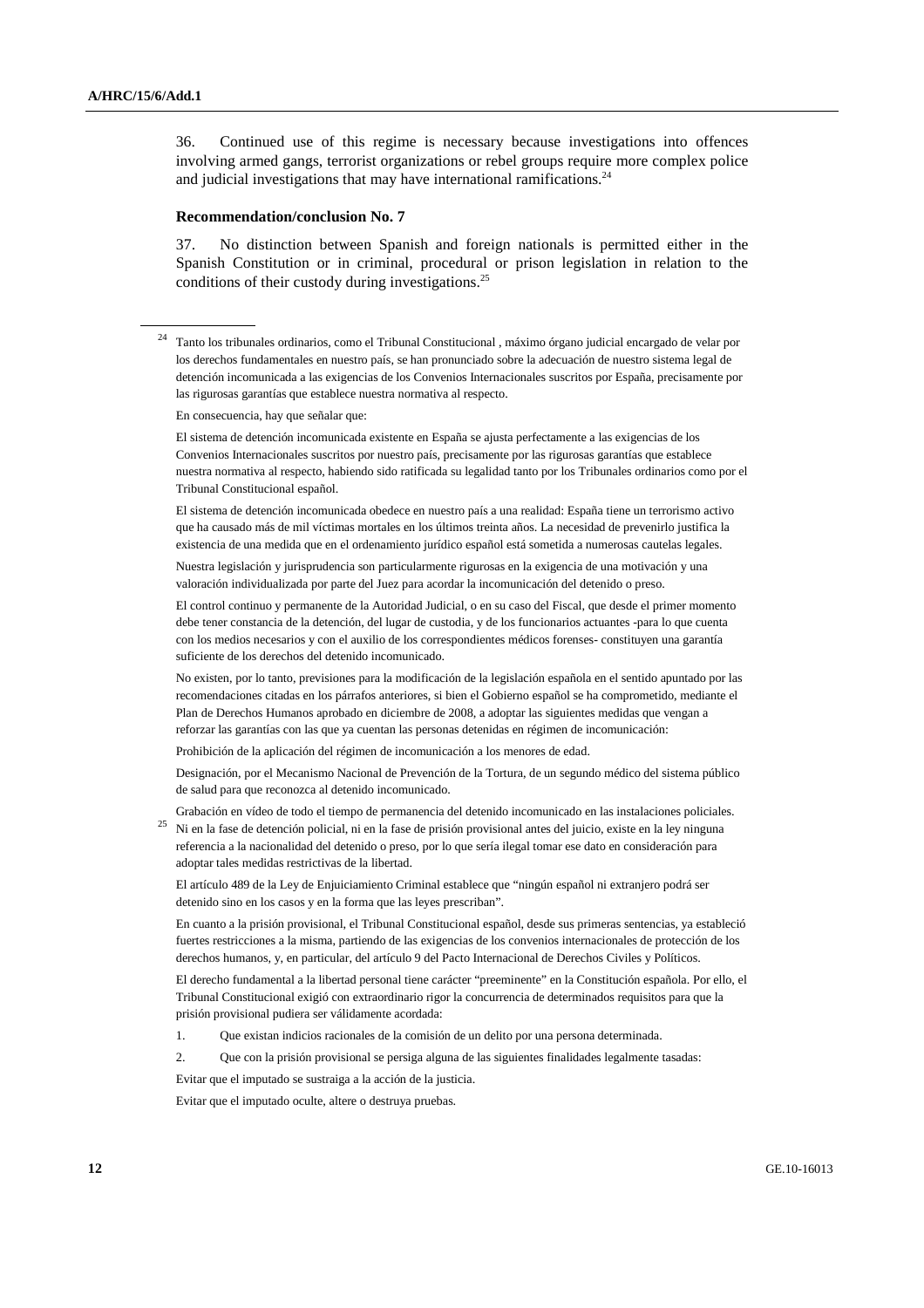#### **Recommendation/conclusion No. 8**

38. This recommendation is rejected because Organization Act No. 1/2004, on measures for combating gender-based violence, contains a substantial chapter on education and awareness-raising that has also been transposed into the Education Act (No. 2/2006). Furthermore, changes in Spanish society, coupled with major initiatives prompted by the approval of Organization Act No. 1/2004, have helped bring about a significant change in the way stereotypes are viewed and gender roles assigned.

#### **Recommendations/conclusions No. 9, No. 10 and No. 11**

39. These recommendations are rejected because Spain already has a far more effective instrument for guaranteeing these rights than a plan of action. Organization Act No. 1/2004, on measures for combating gender-based violence, establishes that the provision of public legal assistance and comprehensive social services for victims are subjective rights that are enforceable in the courts.

#### **Recommendations/conclusions No. 12 and No. 13**

40. Spain does not believe it is necessary to establish a specific national mechanism for the identification of victims of trafficking in persons.

41. In Spain, victims of trafficking are identified and referred to the appropriate service by highly qualified, specialized staff of the security forces, who work closely with nongovernmental organizations having expertise in the area. This procedure ensures compliance with article 10 of the Council of Europe Convention on Action against Trafficking in Human Beings of 2005, to which Spain is a party.

#### **Recommendation/conclusion No. 14**

42. The first part of this recommendation is rejected because Spain does not see a need to establish a specific national mechanism for the identification of victims of trafficking. The second part of this recommendation is accepted, since it has already been implemented in Spain.<sup>26</sup>

 4. Que recaiga resolución judicial motivada, previa audiencia del imputado asistido de su abogado, en la que se justifique la concurrencia de todos los anteriores requisitos.

 Rechazada. España no considera necesario establecer un mecanismo nacional específico para la identificación de las víctimas de trata de seres humanos.

 La identificación y derivación de las víctimas de trata se realiza en España mediante personal altamente cualificado y especializado de las Fuerzas y Cuerpos de Seguridad, quienes trabajan en estrecha colaboración con las organizaciones no gubernamentales expertas en la materia, lo que garantiza el cumplimiento de las previsiones del art. 10 del Convenio del Consejo de Europa sobre la Lucha contra la Trata de Seres Humanos, de 2005, del que España es parte.

2. Asegurar el acceso a los procedimientos de asilo a las mujeres víctimas de trata.

Se acepta, estando ya implementada por España.

 La Ley 12/2009, de 30 de octubre, Reguladora del Derecho de Asilo y de la Protección Subsidiaria recoge el derecho de las personas extranjeras, no comunitarias (UE), y apátridas presentes en territorio español a solicitar protección internacional.

Evitar que el imputado cometa nuevos hechos delictivos. Por supuesto, la prisión provisional no puede acordarse por riesgos genéricos de que el imputado pueda cometer cualquier hecho delictivo, sino que debe justificarse la existencia de un riesgo concreto de reiteración delictiva.

 <sup>3.</sup> Que no exista otra medida de menor intensidad coactiva por la que se puedan cumplir los mismos fines.

 $\frac{1}{26}$  1. Establecimiento de un mecanismo nacional de identificación.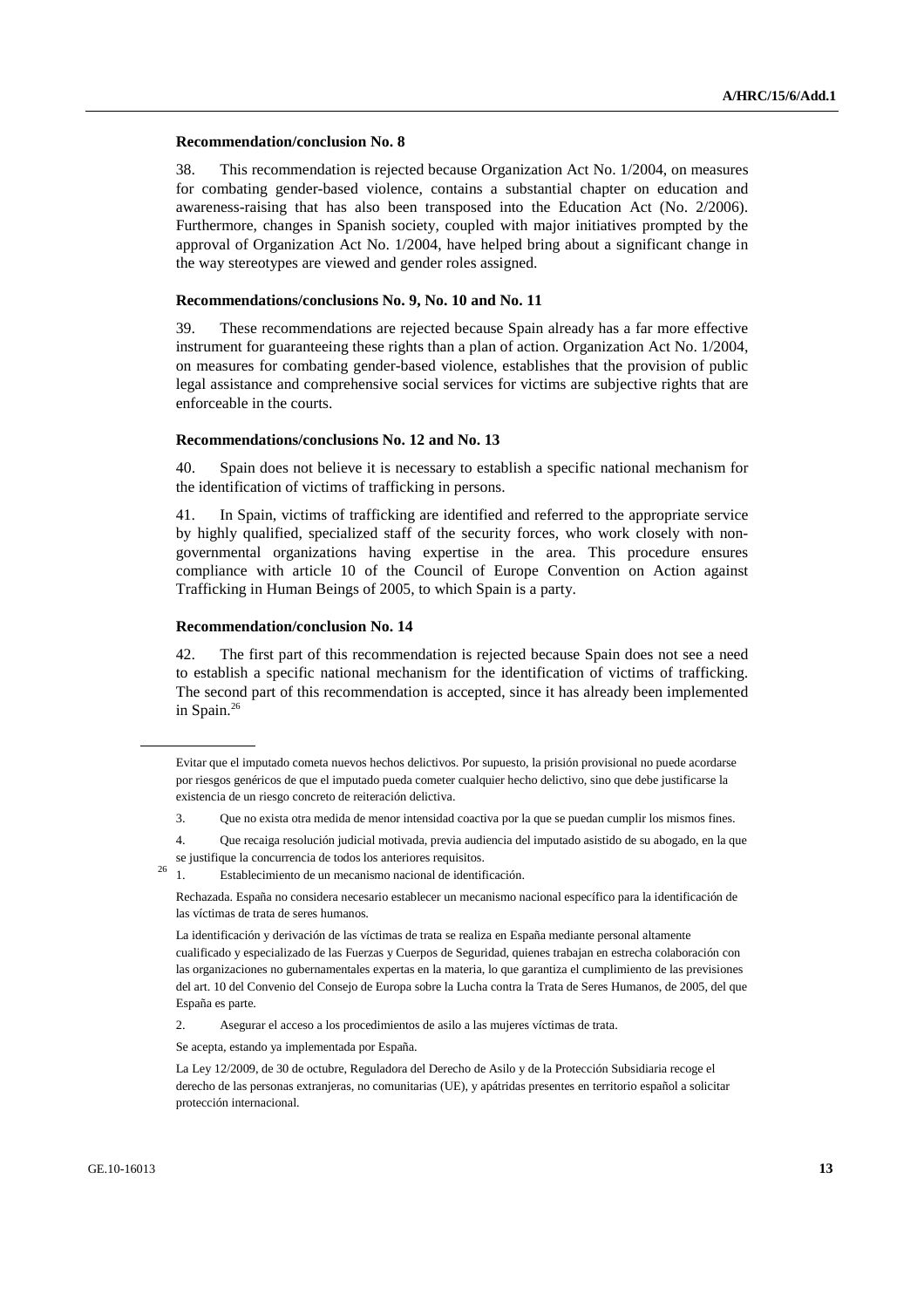#### **Recommendation/conclusion No. 16**

43. Spain has a comprehensive and balanced immigration policy that is designed to ensure that foreign nationals entering Spain do so legally and properly and thus to facilitate their integration and full enjoyment of universal human rights. $27$ 

#### **Recommendation/conclusion No. 17**

44. The Spanish Government must reject this recommendation because it is based on assessments and recommendations made by the Special Rapporteur that seek to call into question the legal and institutional basis for the actions taken by a democratic State in order to combat terrorism. The Special Rapporteur has made this recommendation without setting out the reasons behind this assessment, without offering any valid or reasoned alternatives other than his personal opinion, and disregarding, if not openly questioning, the impartiality and independence of the agencies of the State, particularly those charged with overseeing the application of the law and the protection of individuals' human rights.<sup>28</sup>

 El Gobierno español se felicitó de que el Relator reconociera la larga experiencia de España en la lucha contra el terrorismo; el papel destacado y bien reconocido que mantenemos en la comunidad internacional para avanzar en la promoción y defensa de los derechos humanos y las buenas prácticas desarrolladas. No faltan ejemplos, desde el impulso de la Estrategia Global de NNUU contra el Terrorismo, la iniciativa de la Alianza de Civilizaciones, la promoción de políticas de tolerancia y solidaridad, o el incremento de las garantías en los mecanismos internacionales de sanciones, sin pasar por alto el apoyo constante a la Comisión de Derechos Humanos.

 El Gobierno español también se felicitó del reconocimiento que realizó el Relator sobre las medidas que a nivel nacional se han venido desarrollando a lo largo de estos años en la lucha contra el terrorismo, y en el carácter ejemplar de algunas de ellas. En particular, como señala, la gestión y la reacción de los poderes públicos, de las autoridades policiales y judiciales, que ha permitido el procesamiento de los responsables de los atentados en Madrid por células terroristas vinculadas a Al Qaeda, en marzo de 2004, de un modo eficaz y con plenas garantías procesales y transparencia. La actuación del Gobierno español y de la sociedad frente al atentado terrorista más sangriento cometido en España, no ha sido un hecho aislado: son los mismos principios, el mismo marco legal, procesal e institucional que conforman la actuación del Estado español frente al terrorismo, cualquiera que sea su naturaleza y su complejidad, dentro de un marco de normalidad democrática, que ha sido refrendado y avalado nacional e internacionalmente.

 El Gobierno español no puede compartir el posicionamiento crítico del Relator sobre el marco institucional judicial español, en particular sobre la Audiencia Nacional. El Relator no alcanza a concretar cuáles son sus objeciones a la existencia de un tribunal ordinario especializado de jurisdicción sobre todo el territorio, compuesto por jueces independientes e imparciales con competencias en materia de crimen organizado internacional y

El derecho de acceso a los procedimientos de protección internacional (asilo) está configurado como un derecho subjetivo por la Ley española. Por lo tanto, las víctimas de trata pueden solicitar protección internacional siempre que cumplan el requisito de ser extranjeras no comunitarias o apátridas.

<sup>27</sup> La actual Ley Orgánica de Extranjería consolida la política de inmigración que vincula la llegada de extranjeros a las necesidades del mercado de trabajo. Ha reforzado normativamente la integración, conformándola como uno de los ejes centrales de la política de inmigración, introduciendo la obligatoriedad a los poderes públicos de "promover la plena integración de los inmigrantes en la sociedad española, en un marco de convivencia de identidades y de culturas sin más limites que la Constitución y la Ley"; consolidando a nivel legal tanto un Plan Estratégico Plurianual como un Fondo Estatal, medidas que han tenido una importancia capital en la política desarrollada estos años.

Así mismo, se ha acrecentado la cooperación con los países de donde proceden mayoritariamente los inmigrantes que llegan a España, mediante, por ejemplo, la firma de Acuerdos de regulación y ordenación de flujos migratorios (España tiene firmados 6 acuerdos de este tipo con los siguientes Estados: Colombia, Ecuador, Marruecos, la República Dominicana y Mauritania; y ha rubricado otro con Ucrania).

<sup>28</sup> El Gobierno español estudió con atención el Informe sobre España que el Relator Especial sobre la protección y promoción de los Derechos Humanos y Libertades Fundamentales en la lucha contra el terrorismo, Martín Scheinin había elaborado tras su visita a España del 7–14 de mayo de 2008.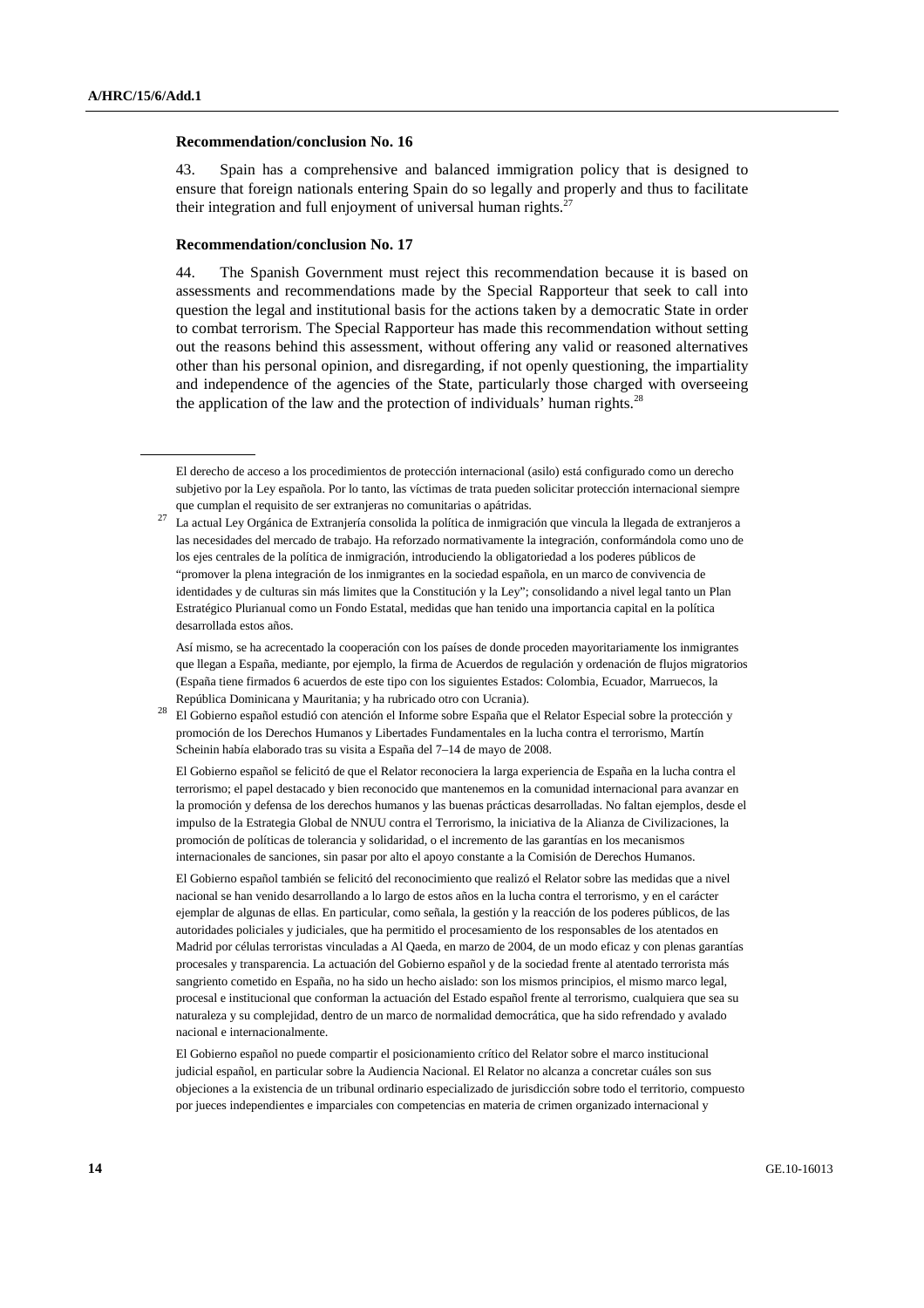#### **Recommendation/conclusion No. 18**

45. The Spanish Government has conducted a thorough investigation into allegations that, since 2002, some Spanish airports have been used for the transfer of Taliban or Al

 España, que representa una realidad muy específica en el contexto de los países de su entorno por ser el único en el que sigue activa una banda terrorista europea y que, además, tras los trágicos atentados en Madrid el 11 de marzo de 2004 sufre también directamente la amenaza del terrorismo internacional, participa de modo activo y destacado en los instrumentos internacionales de derechos humanos y de lucha contra el terrorismo, que forman parte integral de nuestro ordenamiento jurídico y de la práctica judicial.

 España ha demostrado cumplidamente su pleno compromiso con los derechos humanos y libertades fundamentales en general, y particularmente en el contexto de la lucha contra el terrorismo, en el que la defensa y promoción de los derechos humanos se erige como uno de los principios de la actuación de los poderes del Estado. El terrorismo es una amenaza a la paz y a la seguridad internacional, y es vivido por la sociedad española como una amenaza constante por su impacto sobre el libre ejercicio de sus derechos y libertades más fundamentales, que exige una actitud firme y comprometida. Con este espíritu y convicción, España no ha ahorrado esfuerzos en la creación e impulso de este mecanismo especial para la promoción y protección de los derechos humanos en la lucha contra el terrorismo, y es uno de los Estados miembros que mayor contribución aporta al Alto Comisionado de las Naciones Unidas para los Derechos Humanos.

 Por todo ello el Gobierno invitó al Relator Especial a visitar España para que pudiese conocer directamente la realidad de la lucha contra el terrorismo y la defensa de los derechos humanos, cuyo marco está definido en España por la Constitución de 1978, que establece como obligación inexcusable de todos los poderes del Estado, el respeto de los derechos y libertades fundamentales y de los compromisos internacionales asumidos en esta materia.

 En España, el terrorismo es tratado como un delito, en el marco del Código Penal y de la legislación procesal ordinaria. En consecuencia, en España no se ha adoptado nunca una legislación especial para luchar contra el terrorismo. La lucha contra el terrorismo se lleva a cabo desde la ley, y en el marco definido por ésta, mediante la actuación de las Fuerzas y Cuerpos de Seguridad, de la actuación de jueces profesionales, independientes e imparciales, y la cooperación internacional. En España tampoco se ha derogado nunca, ni siquiera de modo parcial o temporal, la legislación vigente en materia de derechos humanos, ni se ha alterado el marco de normalidad democrática, ni se ha reducido el nivel de aplicación de las garantías y estándares internacionales de derechos humanos, pese a las previsiones constitucionales que lo hubieran permitido, ni siquiera tras los trágicos atentados de 2004 o en situaciones de gran alarma social ante la amenaza terrorista.

 Por este compromiso activo con el más estricto respeto de la legalidad democrática, el Gobierno español lamenta que, pese al intenso diálogo mantenido y la total cooperación ofrecida, algunas de las valoraciones y observaciones que realiza el Relator en su Informe sobre España no se correspondan a la realidad de la lucha contra el terrorismo, ni al sentir compartido por la sociedad española. Por el contrario, el Gobierno español considera que, en no pocas ocasiones, el Relator asume como propias opiniones, críticas y denuncias no contrastadas ni fundamentadas, e ignora pronunciamientos firmes de órganos jurisdiccionales superiores, lo que resta rigor y credibilidad al Informe, pudiendo dañar, en último término, la misma eficacia y prestigio de este mecanismo.

 Cabe subrayar que el Gobierno español le ofreció al Relator la oportunidad de visitar cuantos centros de detención considerara oportuno, dada su preocupación por el régimen de la incomunicación. Asimismo se le ofreció la posibilidad de desplazarse a conocer el escenario mortal de un atentado terrorista, hecho que coincidió tristemente, con la presencia del Relator en Madrid.

 El Gobierno español rechaza el cuestionamiento que hace el Relator del marco jurídico-penal español en la lucha contra el terrorismo, cuya definición y desarrollo, ateniéndose al estricto respeto del principio de legalidad, corresponde al Poder Legislativo que representa a la soberanía popular. El Gobierno español rechaza que éste marco legal pueda impactar en los compromisos de derechos humanos asumidos por España. El Gobierno español no acierta a entender qué definición internacional de delito de terrorismo sustenta la argumentación del RE, toda vez que la comunidad internacional no ha logrado definir el delito, ni acierta a ver, tampoco, que sea el mandato del RE proponer tal definición.

terrorismo, entre otros delitos; ni cual sería, a juicio del Relator, el impacto de este órgano ordinario en los derechos y libertades fundamentales. La centralización del enjuiciamiento criminal de los delitos de terrorismo y de criminalidad organizada en un solo órgano jurisdiccional es una opción de política criminal legítimamente adoptada por el legislador español en pleno ejercicio de sus competencias soberanas.